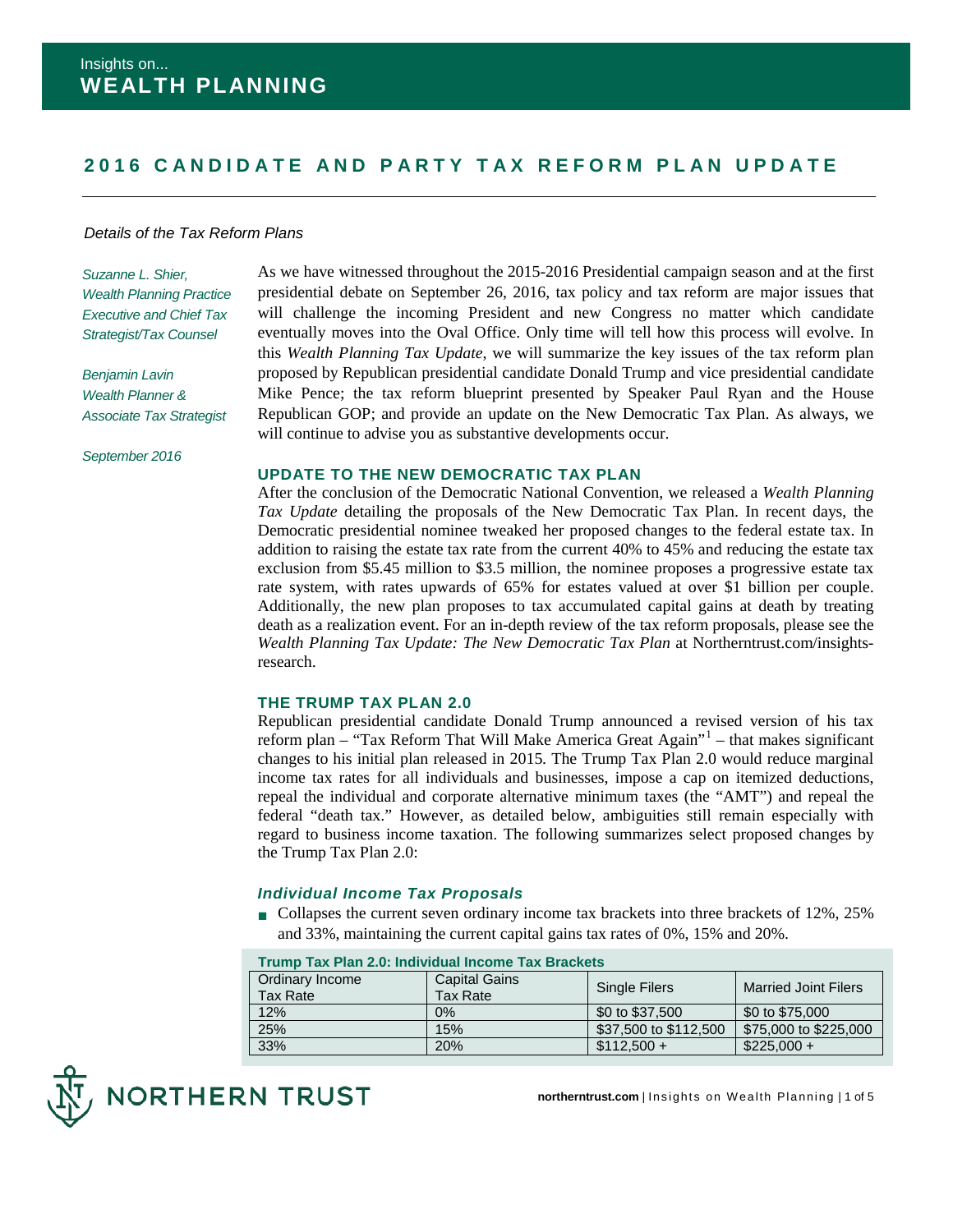- Increases the standard deduction from \$6,300 to \$15,000 for single filers and from \$12,600 to \$30,000 for married couples filing jointly, eliminating personal exemptions.
- Caps itemized deductions at \$100,000 for single filers and \$200,000 for married joint filers.
- Repeals the individual AMT and the 3.8% net investment income tax.
- Taxes carried interest as ordinary income.

# *Transfer Tax Proposals*

- Repeals the "death tax," which we interpret to mean the federal gift, estate and generationskipping transfer taxes.
- Taxes capital gains held until death with the first \$10 million tax-free as under current law to exempt small businesses and family farms. The plan does not state whether the \$10 million exemption is applied per couple (\$5 million per individual).
	- $\circ$  This provision could be interpreted as either (1) taxing capital gains at death by treating death as a realization event like a taxable sale, or (2) establishing a carryover basis on those gains, taxing beneficiaries on the gains when they dispose of the inherited property at a future time. Although this is unclear, establishing a carryover basis regime seems more consistent with Mr. Trump's intent to repeal the "death tax." This was also the regime that applied during the one-year repeal of the federal estate tax in 2010.
- Disallows contributions of appreciated assets into a private charity established by the decedent or the decedent's relatives with the stated purpose of preventing abuse.

## *Business and International Tax Proposals*

- Reduces the corporate income tax rate from 35% to 15%, with the reduced tax rate "available to all businesses, both big and small, that want to retain the profits within the business."[2](#page-4-1) It is unclear whether to interpret this to mean that the 15% tax rate would apply to all business income or only to businesses that are organized as C corporations, with the ordinary individual tax rates applying to the income of pass-through businesses, such as partnerships and S corporations.
	- o If the 15% rate were to apply only to C corporations, there would be potential to try to game the rate differential, but don't forget that a distribution from a C corporation would be taxed a second time as a dividend at the proposed 20% tax rate, for an effective tax rate of 32%. Alternatively, if the 15% rate applies to all business income, pass-through businesses would benefit significantly, as its income would only be subject to one level of tax at the 15% rate.
- Eliminates most corporate tax expenditures except for the Research and Development credit.
- Imposes a one-time 10% deemed repatriation tax on corporate profits held offshore, ending the deferral of tax on profits held offshore, which under current law are not subject to U.S. tax until they are repatriated.

#### **HOUSE GOP TAX PLAN**

Republican leaders of Congress have also chimed in on tax reform, releasing a consensus blueprint for comprehensive pro-growth tax reform announced on June 24, 2016 by Speaker

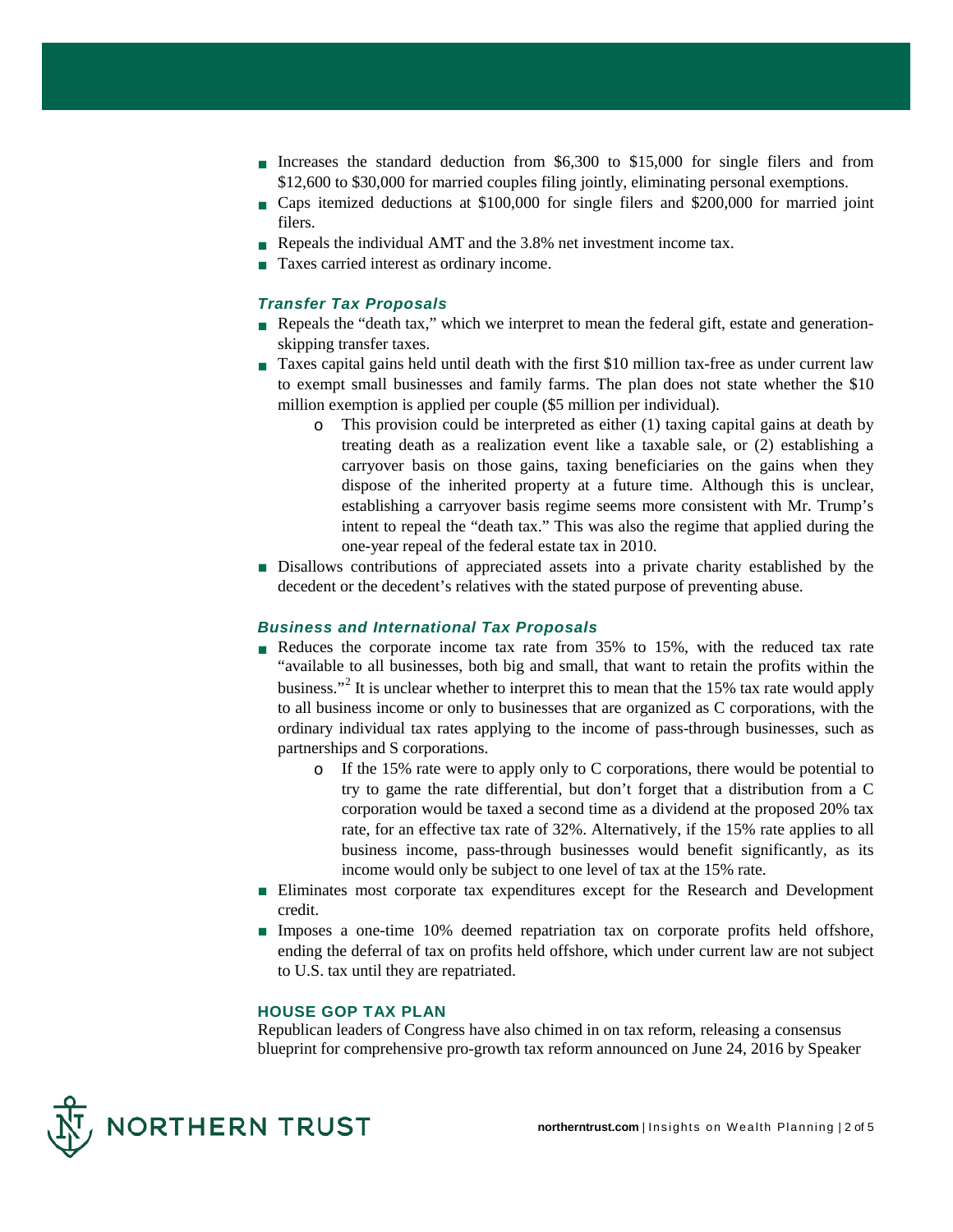Paul Ryan (the "House GOP Tax Plan"). The House GOP Tax Plan would overhaul major components of the current tax code, lowering taxes across the board for individuals and businesses. The key details of the House GOP Tax Plan are summarized below:

# *Individual Income Tax Proposals*

- Consolidates the current seven tax brackets into three brackets with rates of 12%, 25% and 33%, replacing the current capital gains tax rates with a 50% income tax deduction for net capital gains, dividends and interest income (currently subject to ordinary income tax rates), resulting in equivalent reduced capital gains tax rates of 6%, 12.5% and 16.5%.
- Increases the standard deduction from \$6,300 to \$12,000 for single filers and from \$12,600 to \$24,000 for married couples filing jointly.

| <b>House GOP Tax Plan: Individual Income Tax Brackets</b> |                                                    |                       |                             |  |  |  |  |
|-----------------------------------------------------------|----------------------------------------------------|-----------------------|-----------------------------|--|--|--|--|
| Ordinary Income<br><b>Tax Rate</b>                        | <b>Capital Gains Tax</b><br><b>Rate Equivalent</b> | <b>Single Filers</b>  | <b>Married Joint Filers</b> |  |  |  |  |
| 12%                                                       | 6%                                                 | \$0 to \$37,650       | \$0 to \$75,300             |  |  |  |  |
| 25%                                                       | 12.5%                                              | \$37,650 to \$190,150 | \$75,300 to \$231,450       |  |  |  |  |
| 33%                                                       | 16.5%                                              | $$190.150 +$          | $$231.450 +$                |  |  |  |  |

- Eliminates the personal exemption and all itemized deductions except for the mortgage interest deduction and the charitable contribution deduction.
- Eliminates the 3.8% net investment income tax, the additional 0.9% payroll tax, the medical device tax, the health insurance tax and the individual AMT.

#### *Transfer Tax Proposals*

■ Repeals the gift, estate tax and the generation-skipping transfer taxes, establishing in their place a carryover basis for appreciated property, subjecting beneficiaries to income tax on the gains when the property is disposed of by the beneficiaries at a future time.

#### *Business and International Tax Proposals*

- Reduces the corporate income tax rate from 35% to a flat rate of 20%, eliminating the corporate AMT.
- Taxes income of sole proprietorships and pass-through businesses at a maximum rate of 25%.
- Allows the cost of capital investment to be fully and immediately deductible, eliminating the net interest expense income tax deduction.
- Allows net operating losses to be carried forward indefinitely and increased for inflation, but disallows net operating losses to be carried back.
- Moves from a worldwide tax system to a fully territorial tax system, exempting 100% of dividends from foreign subsidiaries from U.S. tax.
- Enacts a deemed repatriation of currently deferred foreign profits, at a tax rate of 8.75% for cash and cash-equivalent profits and 3.5% on other profits, payable over an eight-year period.

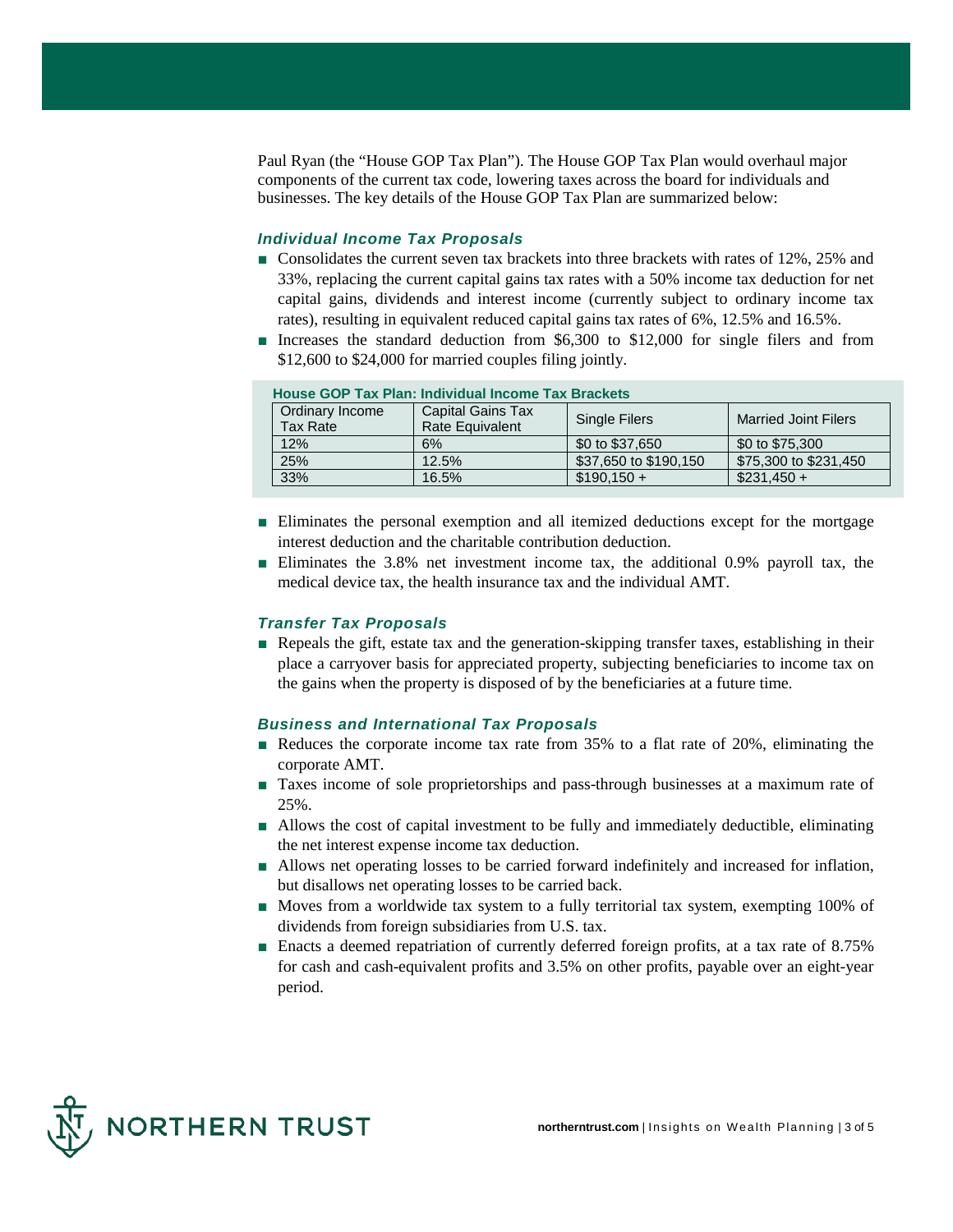

| <b>ESTIMATED REVENUE IMPACT (in billions)<sup>3</sup></b> |                                             |                                     |                                              |                                     |  |  |  |
|-----------------------------------------------------------|---------------------------------------------|-------------------------------------|----------------------------------------------|-------------------------------------|--|--|--|
| <b>Tax</b>                                                | <b>Static Revenue Impact</b><br>(2016-2025) |                                     | <b>Dynamic Revenue Impact</b><br>(2016-2025) |                                     |  |  |  |
|                                                           | <b>Trump Tax</b><br><b>Plan 2.0</b>         | <b>House GOP</b><br><b>Tax Plan</b> | <b>Trump Tax</b><br><b>Plan 2.0</b>          | <b>House GOP</b><br><b>Tax Plan</b> |  |  |  |
| Individual Income<br>Taxes                                | $-$2,192$                                   | $-$ \$981                           | $-$1,058$                                    | \$566                               |  |  |  |
| Payroll Taxes                                             | \$0                                         | \$0                                 | \$520                                        | \$683                               |  |  |  |
| Corporate Income<br>Taxes                                 | $-$1,936$                                   | $-$1,197$                           | $-$1,958$                                    | $-$1,324$                           |  |  |  |
| Gift and Estate<br>Taxes                                  | $-$240$                                     | $-$240$                             | $-$240$                                      | $-$ \$240                           |  |  |  |
| <b>Other Revenue</b>                                      | \$0                                         | \$0                                 | \$96                                         | \$68                                |  |  |  |
| <b>TOTAL</b>                                              | $-$4.368$                                   | $-$2,418$                           | $-$2.640$                                    | $-$191$                             |  |  |  |

# **CONCLUSION**

Although not unified around a single plan, the revamped Trump Tax Plan 2.0 and the House GOP Tax Plan are moving in the same direction: lower tax rates with a broader tax base and repeal of the gift, estate and generation-skipping transfer taxes. The Trump campaign and Republican Party leaders will continue work on developing a comprehensive "Tax Reform That Will Make America Great Again." What will happen come November 8 is uncertain. What is certain, however, is that the outcome of the 2016 Presidential and Congressional elections will affect the prospects for tax reform come 2017. As always, we will continue to keep you informed of any substantive developments.